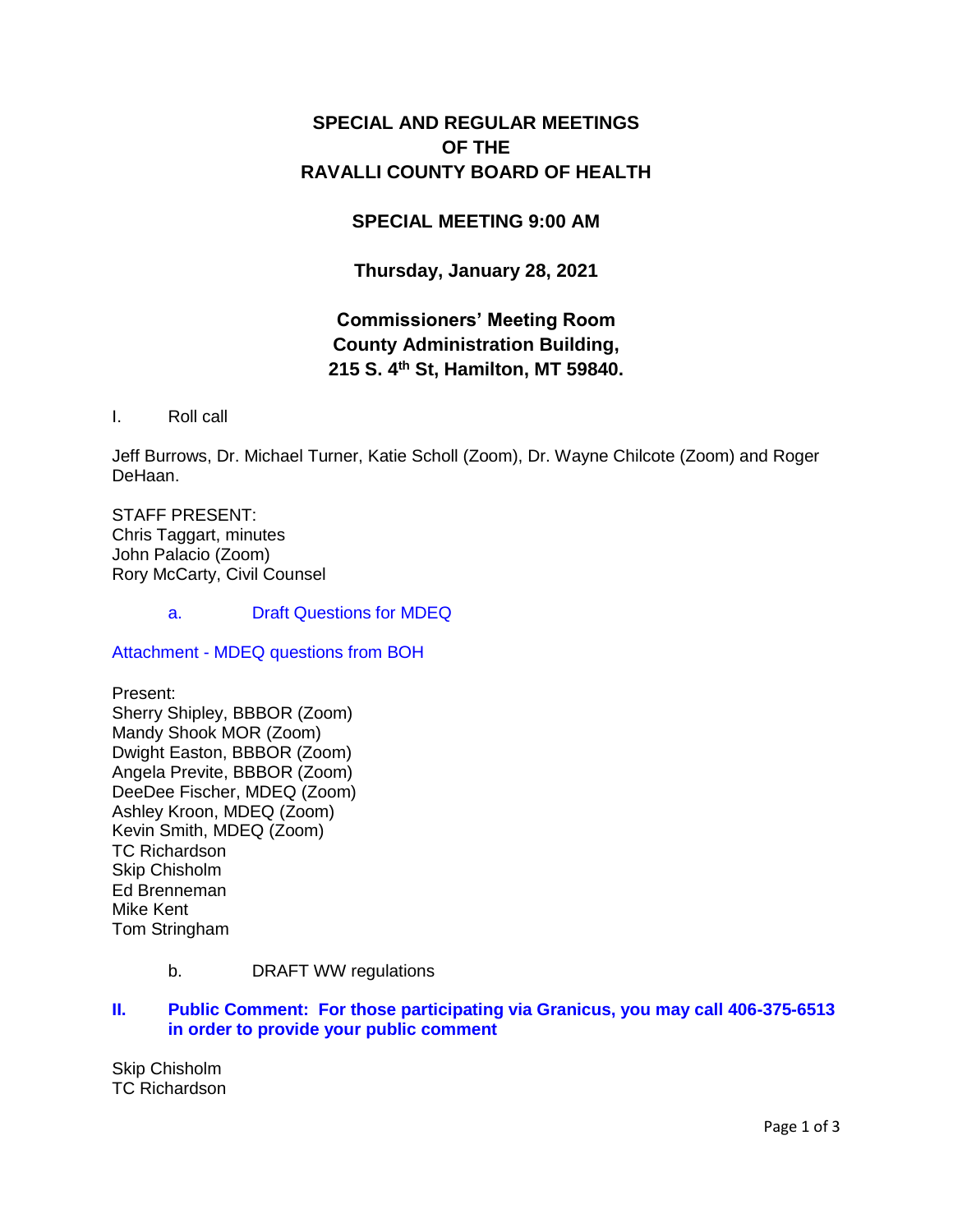Skip Chisholm Commissioner Dan Huls

#### **[III. Special Meeting with MDEQ Adjournment](http://ravalli-mt.granicus.com/wordlinkreceiver.php?clip_id=e5b1c954-e93b-4530-80cc-e85090a7058a&meta_id=d3979fc5-a1ce-4010-87b9-9ec9c83f5fa1&time=6368)**

**Chairman Jeff Burrows closed the MDEQ session at 10:49 AM.**

### **SPECIAL BOARD OF HEALTH MEETING Immediately following Special MDEQ meeting: 11:02 AM**

#### **I. Roll call**

Jeff Burrows, Dr. Michael Turner, Katie Scholl (Zoom), Dr. Wayne Chilcote (Zoom) and Roger DeHaan.

Also Present: Chris Taggart, minutes John Palacio (Zoom) Rory McCarty, Civil Counsel

Present: Sherry Shipley, BBBOR (Zoom) Mandy Shook MOR (Zoom) Dwight Easton, BBBOR (Zoom) Angela Previte, BBBOR (Zoom) TC Richardson Skip Chisholm Ed Brenneman Mike Kent Tom Stringham I. [Continue Review of draft Wastewater Regulations](http://ravalli-mt.granicus.com/wordlinkreceiver.php?clip_id=e5b1c954-e93b-4530-80cc-e85090a7058a&meta_id=3c46b27c-993b-4882-ae49-29883d0e1adb&time=6401)

#### **No BOH actions taken.**

II. [Public Comment: For those participating via Granicus, you may call 406-375-6513 in](http://ravalli-mt.granicus.com/wordlinkreceiver.php?clip_id=e5b1c954-e93b-4530-80cc-e85090a7058a&meta_id=ec03b0cc-e6fb-4fea-8f8d-f1a29714ae19&time=22088)  [order to provide your public comment](http://ravalli-mt.granicus.com/wordlinkreceiver.php?clip_id=e5b1c954-e93b-4530-80cc-e85090a7058a&meta_id=ec03b0cc-e6fb-4fea-8f8d-f1a29714ae19&time=22088)

None.

III. [Next Meeting/Public Hearing: February 10, 2021](http://ravalli-mt.granicus.com/wordlinkreceiver.php?clip_id=e5b1c954-e93b-4530-80cc-e85090a7058a&meta_id=a7290df6-b3fc-41d9-9f65-b8e5a6687986&time=22097)

February 10, 2021 at 1:00 PM.

### **IV. [Special Meeting after MDEQ Adjournment](http://ravalli-mt.granicus.com/wordlinkreceiver.php?clip_id=e5b1c954-e93b-4530-80cc-e85090a7058a&meta_id=8ab3a69a-de2c-4a1b-aa3d-bcc9ad80086e&time=22146)**

**Wayne moved to adjourn the BOH special meeting at 3:55 PM. Seconded by Roger. All voted "aye" (3-0).**

-------------------------------------------------